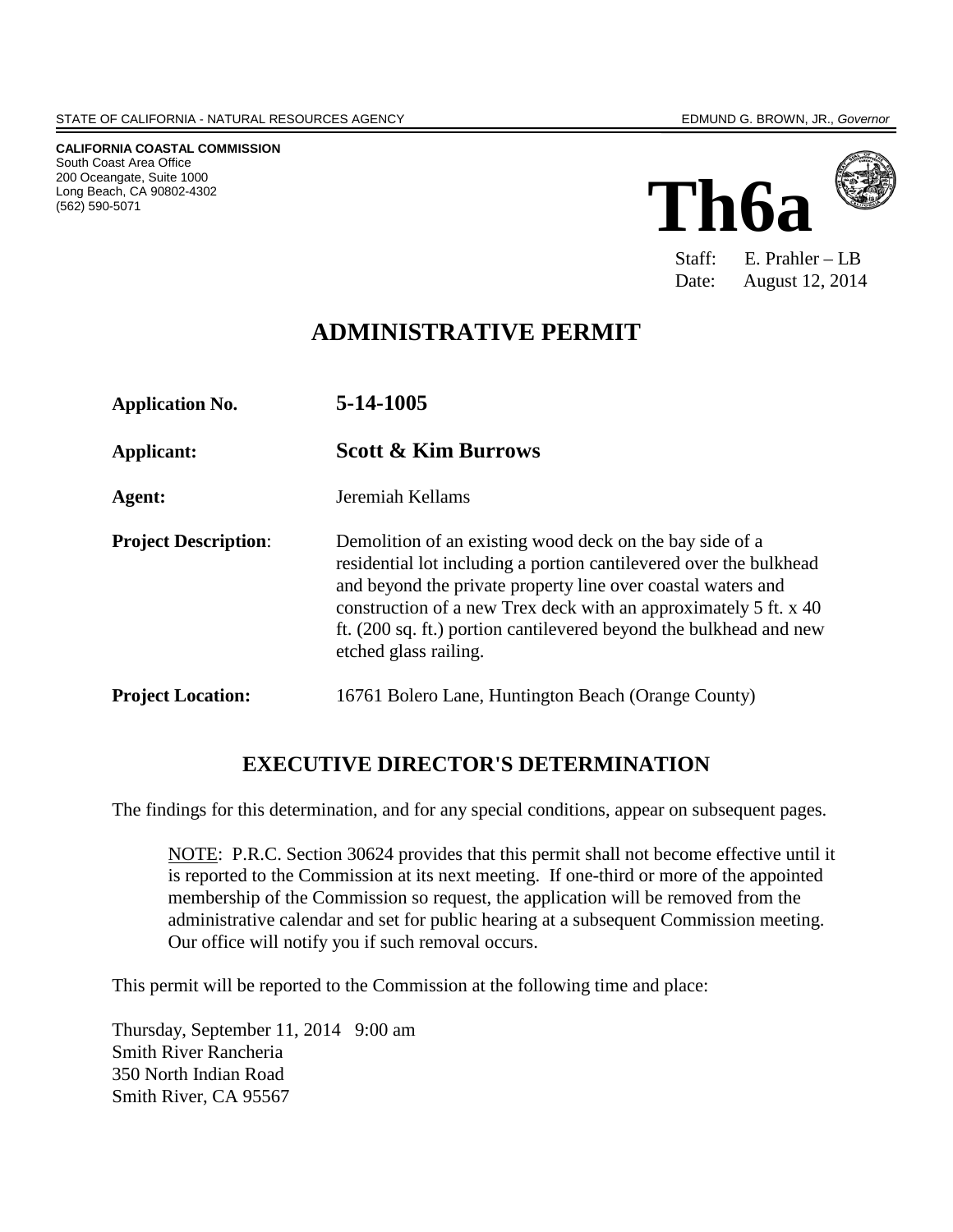#### IMPORTANT - Before you may proceed with development, the following must occur:

Pursuant to 14 Cal. Admin. Code Sections 13150(b) and 13158, you must sign the enclosed duplicate copy acknowledging the permit's receipt and accepting its contents, including all conditions, and return it to our office. Following the Commission's meeting, and once we have received the signed acknowledgement and evidence of compliance with all special conditions, we will send you a Notice of Administrative Permit Effectiveness.

#### **BEFORE YOU CAN OBTAIN ANY LOCAL PERMITS AND PROCEED WITH DEVELOPMENT, YOU MUST HAVE RECEIVED BOTH YOUR ADMINISTRATIVE PERMIT AND THE NOTICE OF PERMIT EFFECTIVENESS FROM THIS OFFICE.**

#### CHARLES LESTER Executive Director

 By: Erin Prahler Title: Coastal Program Analyst

## **STANDARD CONDITIONS:**

This permit is granted subject to the following standard conditions:

- 1. **Notice of Receipt and Acknowledgment.** The permit is not valid and development shall not commence until a copy of the permit, signed by the permittee or authorized agent, acknowledging receipt of the permit and acceptance of the terms and conditions, is returned to the Commission office.
- 2. **Expiration.** If development has not commenced, the permit will expire two years from the date the Commission voted on the application. Development shall be pursued in a diligent manner and completed in a reasonable period of time. Application for extension of the permit must be made prior to the expiration date.
- 3. **Interpretation.** Any questions of intent or interpretation of any term or condition will be resolved by the Executive Director or the Commission.
- 4. **Assignment.** The permit may be assigned to any qualified person, provided assignee files with the Commission an affidavit accepting all terms and conditions of the permit.
- 5. **Terms and Conditions Run with the Land.** These terms and conditions shall be perpetual, and it is the intention of the Commission and the permittee to bind all future owners and possessors of the subject property to the terms and conditions.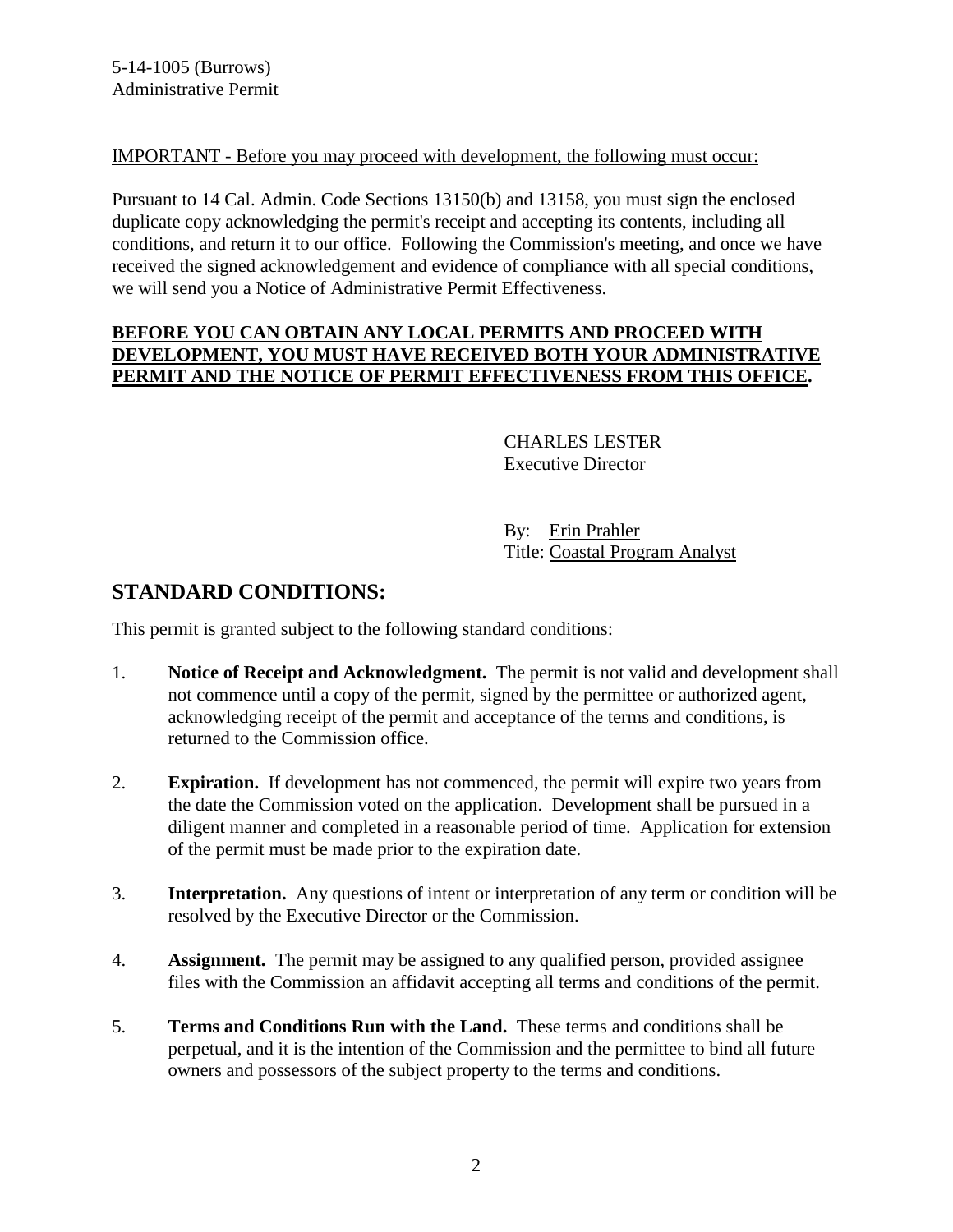## **SPECIAL CONDITIONS:** See pages five and six.

## **EXECUTIVE DIRECTOR'S DETERMINATION (continued):**

The Executive Director hereby determines that the proposed development is a category of development, which, pursuant to PRC Section 30624, qualifies for approval by the Executive Director through the issuance of an Administrative Permit. Subject to Standard and Special Conditions as attached, said development is in conformity with the provisions of Chapter 3 of the Coastal Act of 1976 and will not have any significant impacts on the environment within the meaning of the California Environmental Quality Act. If located between the nearest public road and the sea, this development is in conformity with the public access and public recreation policies of Chapter 3.

## **FINDINGS FOR EXECUTIVE DIRECTOR'S DETERMINATION:**

## **A. PROJECT DESCRIPTION**

The applicant proposes to demolish an existing 640 sq. ft. wood deck extending beyond the private property line cantilevered over coastal waters and replace it with a Trex cantilevered deck of the same size. Also proposed is an etched glass railing along the perimeter of the cantilevered deck. The proposed deck is associated with the adjacent single family residential use. The subject site is a residentially zoned bayfront lot located at 16761 Bolero Lane on Davenport Island, Huntington Beach, (within Huntington Harbor) Orange County (**Exhibit 1**). The proposed development is consistent with past Commission actions in the area. Most of the Huntington Harbor water frontage is developed with single family homes, many of which also have cantilevered decks and boat docks. Virtually the entire water frontage in Huntington Harbor is supported by bulkheads.

Specifically, the proposed deck is 40 ft. long and cantilevered 5 ft. beyond the bulkhead over coastal waters, with a glass railing along the perimeter of the cantilevered deck. Project plans are included in **Exhibit 2**. In order to prevent a bird strike hazard, the applicant proposes to etch the glass railing to provide an opaque surface that would be visible to birds as compared to a clear glass railing. To address water quality concerns, the applicant is proposing to direct deck drainage and runoff landward of the deck on the subject lot. No products containing ammonia, sodium hypochlorite, chlorinated solvents, petroleum distillates or lye will be used on the deck; therefore pollutants from these products will not drain to the harbor during or after construction. Construction will occur from the land side of the bulkhead, and no bottom disturbing activities are proposed.

The City of Huntington Beach has a certified Local Coastal Program. However, due to the project location seaward of the mean high tide line, the project is within an area of the Commission's retained permit jurisdiction. Nonetheless, the City's certified Local Coastal Program may be used as guidance. The land use designation at the site is Open Space – Water (OS – W). The site is zoned Open Space Water Recreation. The proposed development is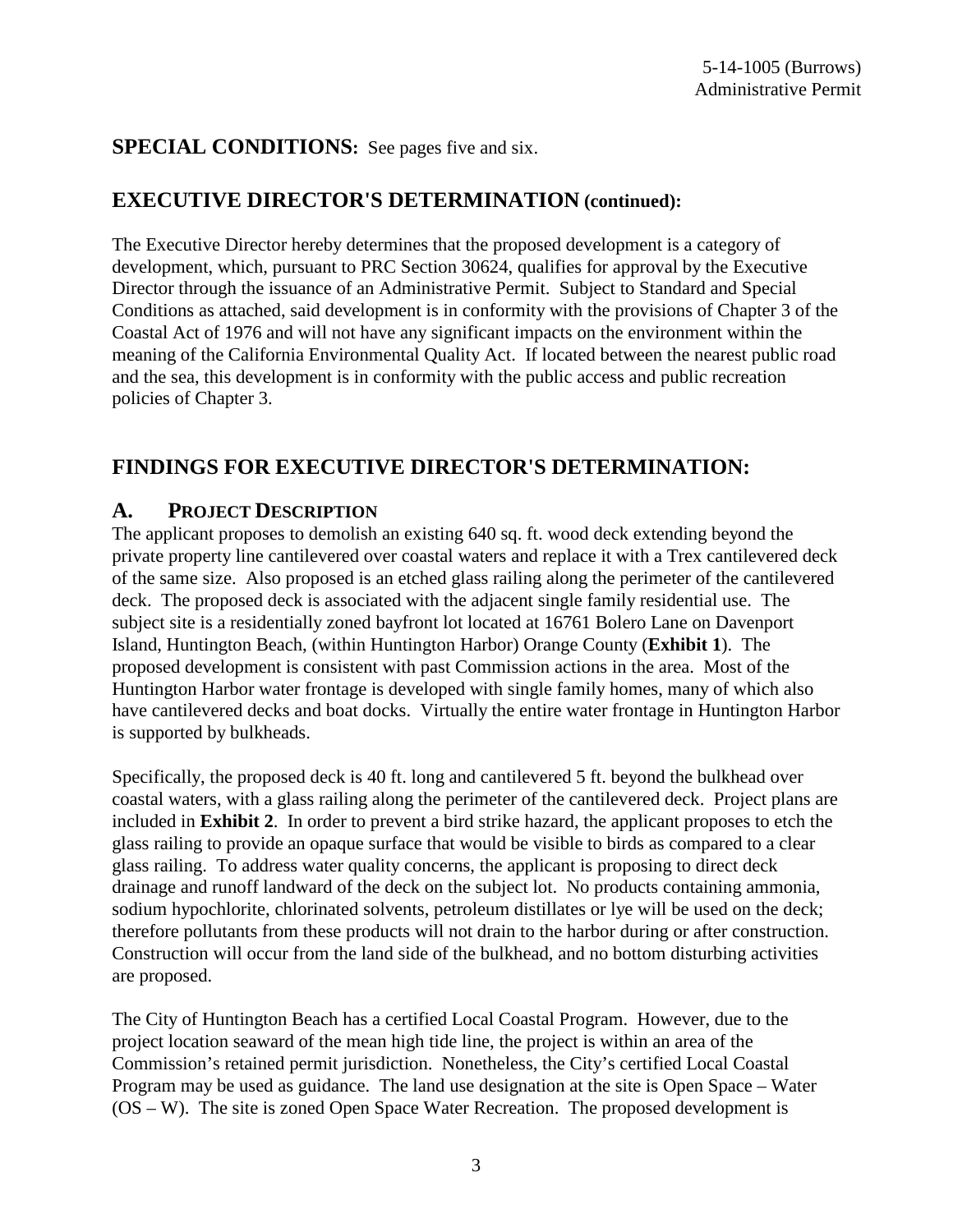#### 5-14-1005 (Burrows) Administrative Permit

consistent with the City's certified LCP, specifically with Implementation Plan Chapter 213 Open Space District, which allows private cantilevered decks abutting residential uses, and with Chapter 210, which provides standards for cantilevered decks in Huntington Harbor in the Open Space Water Recreation zone. The City of Huntington Beach reviewed the proposed plans and issued an Approval-in-Concept dated June 2, 2014.

The proposed deck would cantilever over the open waters of Huntington Harbor. In this area of Huntington Harbor, the water area is owned by the State and administered by the City of Huntington Beach. A letter inviting the City to join as co-applicant was sent on July 9, 2014 and to date, no response has been received. The Commission imposes **Special Condition 2** stating that the approval of a coastal development permit for the project does not waive any public rights or interests that exist or may exist on the property or on adjacent public waters.

The nearest public access in the area is at Sunset Beach, located approximately one quarter mile west of the subject site. Although cantilevered, the proposed deck would preclude the general public from utilizing the public water area underneath the dock for recreation or navigational purposes. However, no lease to use the water area for their proposed private use is required from the City as is typically required for areas under the State Lands Commission's jurisdiction. The proposed development will not have any new adverse impact on public access to the coast or to nearby recreational facilities. There is no sandy beach area in front of the subject site; therefore, in this case, the placement of a deck cantilevered 5 ft. beyond the bulkhead would not create an impediment to public access as there is no opportunity for the public to walk upon the land in front of the bulkhead at this site.

In this case, there is an existing significant pattern of development of deck extensions cantilevered 5 ft. over the bulkhead (**Exhibit 1**). Thus, the construction of a cantilevered deck at this site and in this location would not be establishing a new pattern of development (nor create an adverse public access condition, as previously mentioned).

## **B. HABITAT**

As conditioned, the development will not result in significant degradation of adjacent habitat, recreation areas or parks and is compatible with the continuance of those habitat, recreation, or park areas. Therefore, the Commission finds that the project, as conditioned, conforms to Section 30240(b) of the Coastal Act.

## **C. DEVELOPMENT**

The development is located within an existing developed area and is compatible with the character and scale of the surrounding area. However, the proposed project raises concerns that future development of the project site potentially may result in a development which is not consistent with the Chapter 3 policies of the Coastal Act and the Commission's regulations. To assure that future development is consistent with the Chapter 3 policies of the Coastal Act, the Commission finds that a special condition must be imposed. As conditioned the development conforms to the Chapter 3 policies of the Coastal Act.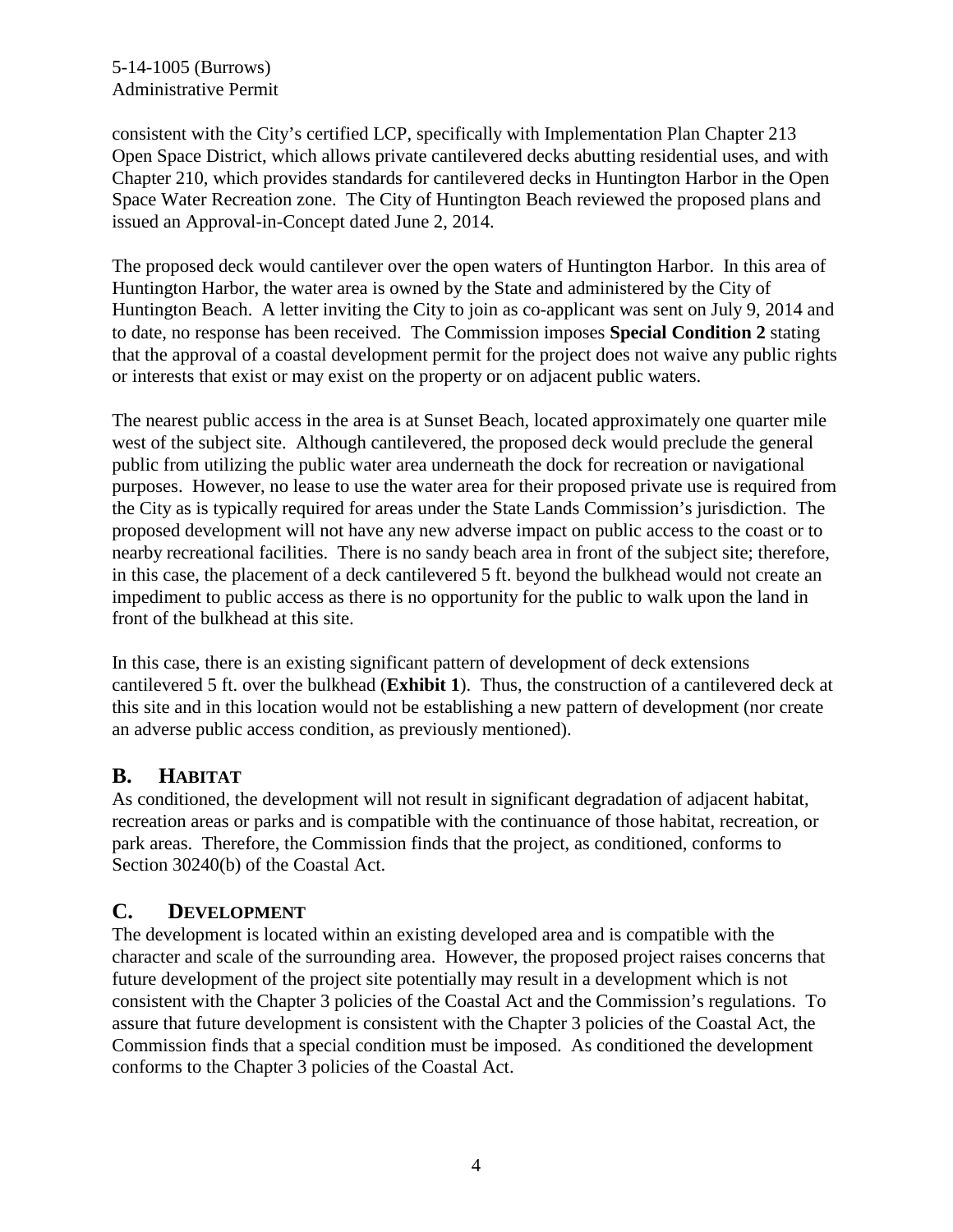# **D. PUBLIC ACCESS**

The proposed development will not affect the public's ability to gain access to, and/or to make use of, the coast and nearby recreational facilities. Therefore, as proposed the development conforms with Sections 30210 through 30214, Sections 30220 through 30224, and 30252 of the Coastal Act.

# **E. WATER QUALITY**

The proposed work will be occurring on, within, or adjacent to coastal waters. The storage or placement of construction material, debris, or waste in a location where it could be discharged into coastal waters would result in an adverse effect on the marine environment. To reduce the potential for construction related impacts on water quality, the Commission imposes special conditions requiring, but not limited to, the appropriate storage and handling of construction equipment and materials to minimize the potential of pollutants to enter coastal waters. To reduce the potential for post-construction impacts to water quality the Commission requires the continued use and maintenance of post-construction BMPs. As conditioned, the Commission finds that the development conforms with Sections 30230 and 30231 of the Coastal Act.

## **F. LOCAL COASTAL PROGRAM**

An LCP for the City of Huntington Beach was effectively certified in March 1985. However, the proposed development is occurring within an area of the Commission's original permit jurisdiction, due to the project location seaward of the mean high tide line. Consequently the standard of review is the Coastal Act and the City's LCP is used only as guidance. As conditioned, the proposed development is consistent with Chapter 3 of the Coastal Act and with the certified LCP for the area.

## **G. CALIFORNIA ENVIRONMENTAL QUALITY ACT (CEQA)**

As conditioned, there are no feasible alternatives or additional feasible mitigation measures available that would substantially lessen any significant adverse effect that the activity may have on the environment. Therefore, the Commission finds that the proposed project, as conditioned to mitigate the identified impacts, is the least environmentally damaging feasible alternative and can be found consistent with the requirements of the Coastal Act to conform to CEQA.

# **SPECIAL CONDITIONS:**

This permit is granted subject to the following special conditions:

#### 1. **Construction Responsibilities and Debris Removal.**

- (a) No construction materials, equipment, debris, or waste shall be placed or stored where it may be subject to wave, wind, or rain erosion and dispersion.
- (b) Any and all construction material shall be removed from the site within 10 days of completion of construction.
- (c) Machinery or construction materials not essential for project improvements shall not be allowed at any time in the intertidal zone.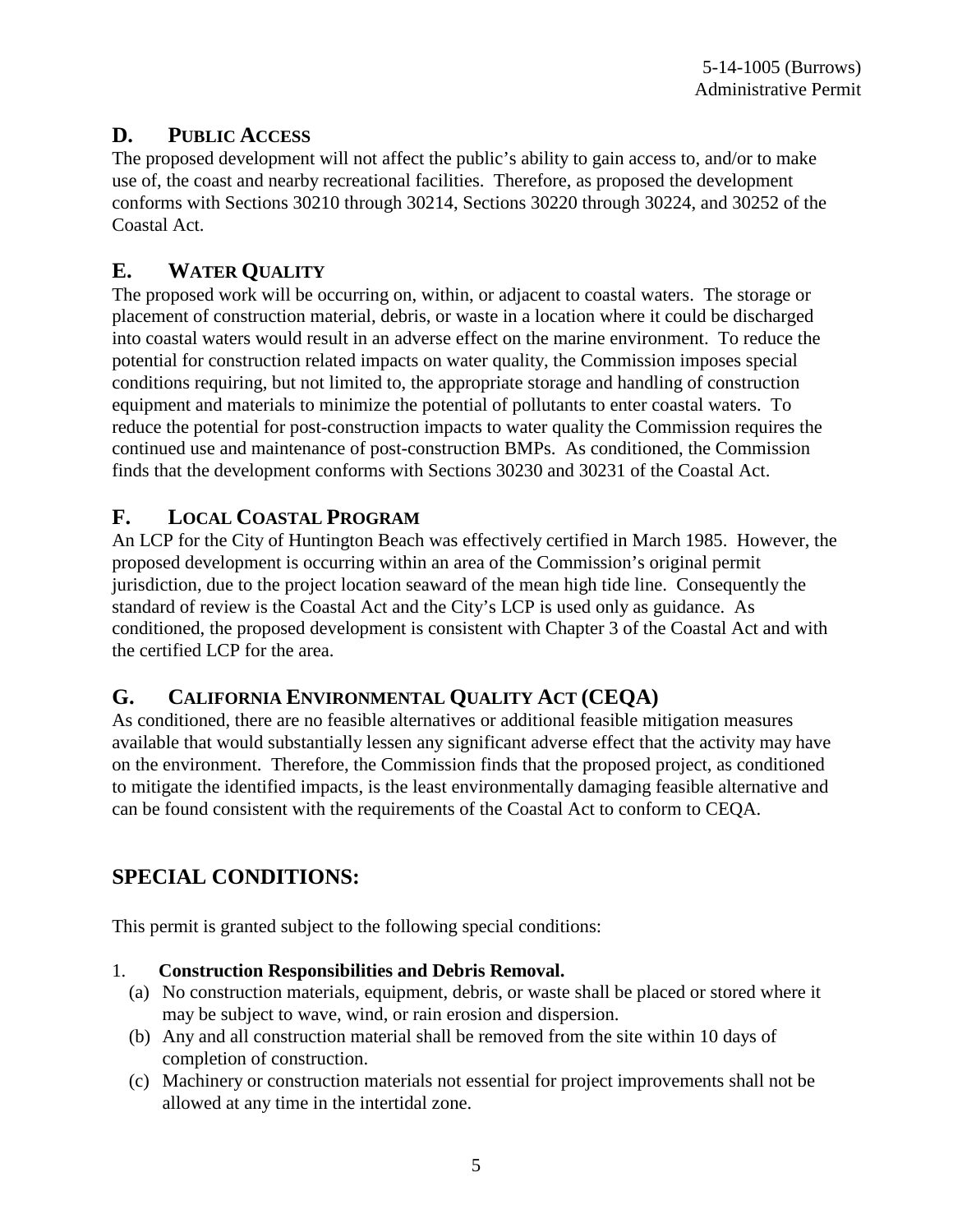- (d) If turbid conditions are generated during construction a silt curtain shall be utilized to control turbidity.
- (e) Floating booms shall be used to contain debris discharged into coastal waters and any debris discharged shall be removed as soon as possible but no later than the end of each day.
- (f) Non-buoyant debris discharged into coastal waters shall be recovered by divers as soon as possible after loss.
- 2. **Public Rights.** The Coastal Commission's approval of this permit shall not constitute a waiver of any public rights that exist or may exist on the property. The permittee shall not use this permit as evidence of a waiver of any public rights that may exist on the property.
- 3. **Future Improvements.** This permit is only for the development described in Coastal Development Permit No. 5-14-1005. Pursuant to Title 14 California Code of Regulations Section 13253(b)(6), the exemptions otherwise provided in Public Resources Code Section 30610(b) shall not apply to this development governed by the Coastal Development Permit No. 5-14-1005. Accordingly, any future improvements to the structures authorized by this permit, including but not limited to, repair and maintenance identified as requiring a permit in Public Resources Section 30610(d) and Title 14 California Code of Regulations Sections 13252(a)-(b), shall require an amendment to Permit No. 5-14-1005 from the Commission or shall require an additional coastal development permit from the Commission or from the applicable certified local government.

## **ACKNOWLEDGMENT OF PERMIT RECEIPT/ACCEPTANCE OF CONTENTS:**

\_\_\_\_\_\_\_\_\_\_\_\_\_\_\_\_\_\_\_\_\_\_\_\_\_\_\_\_ \_\_\_\_\_\_\_\_\_\_\_\_\_\_\_\_\_\_\_\_\_\_

I/We acknowledge that I/we have received a copy of this permit and have accepted its contents including all conditions.

Applicant's Signature Date of Signing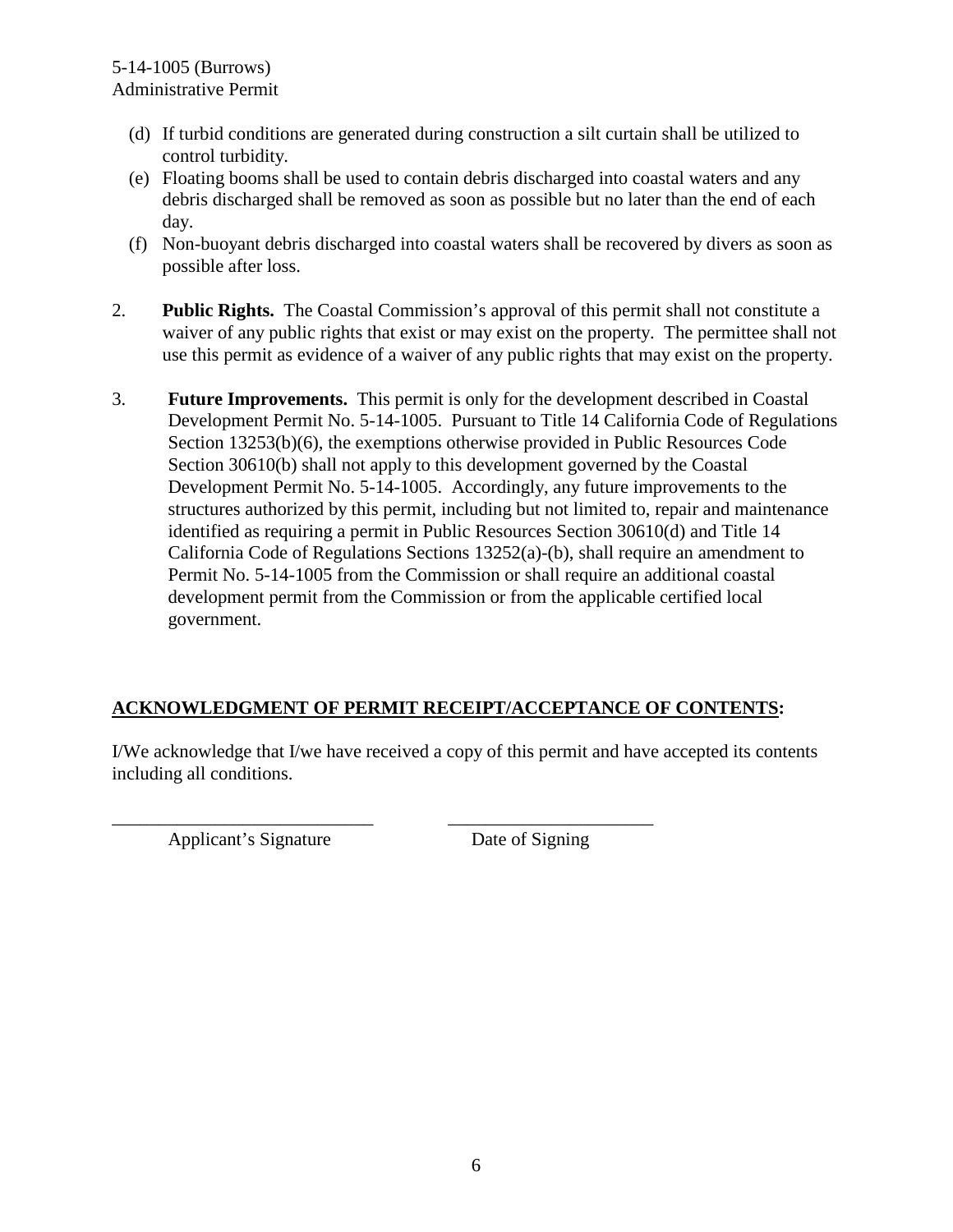

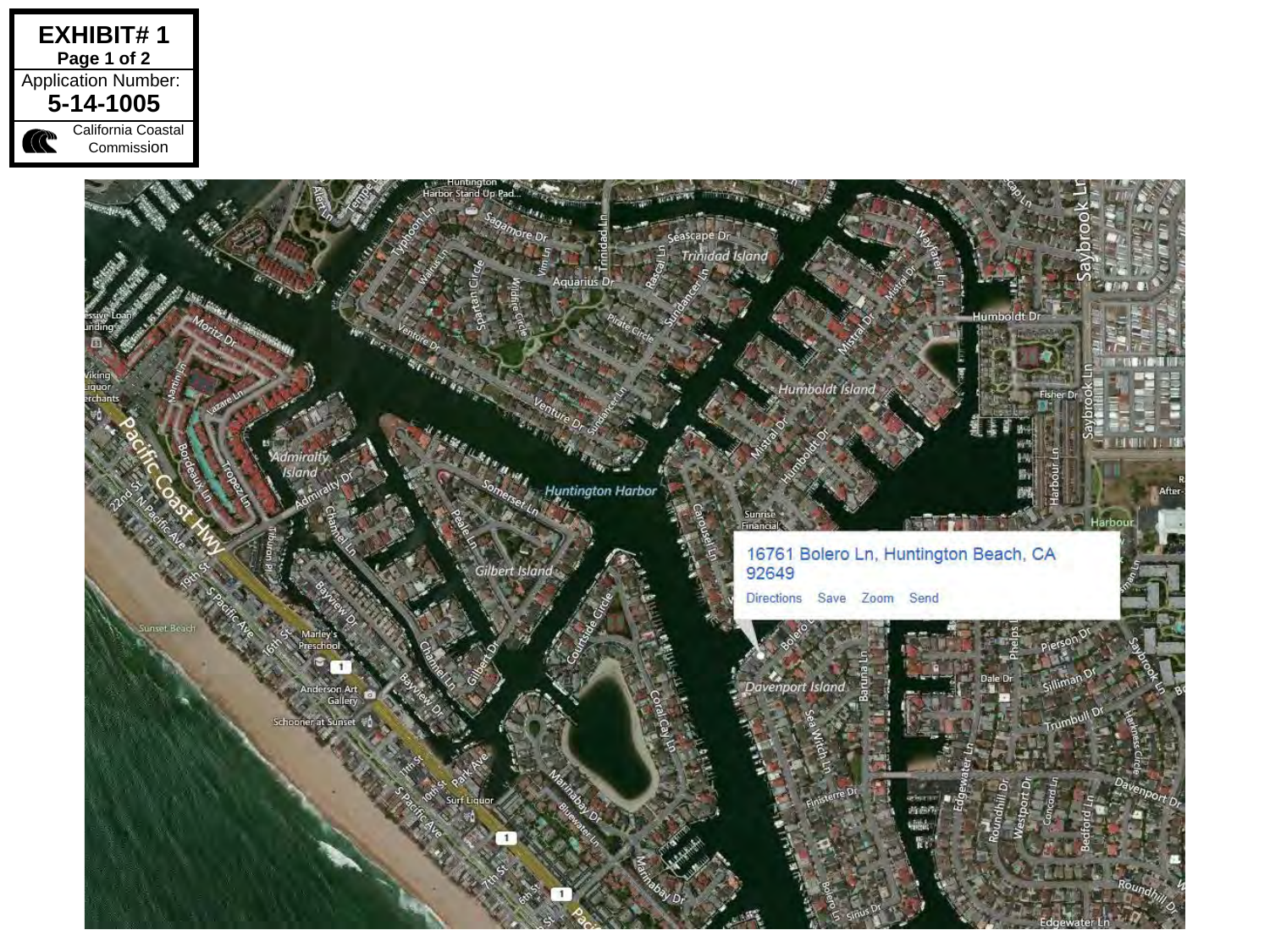

# **16761 Bolero Lane**

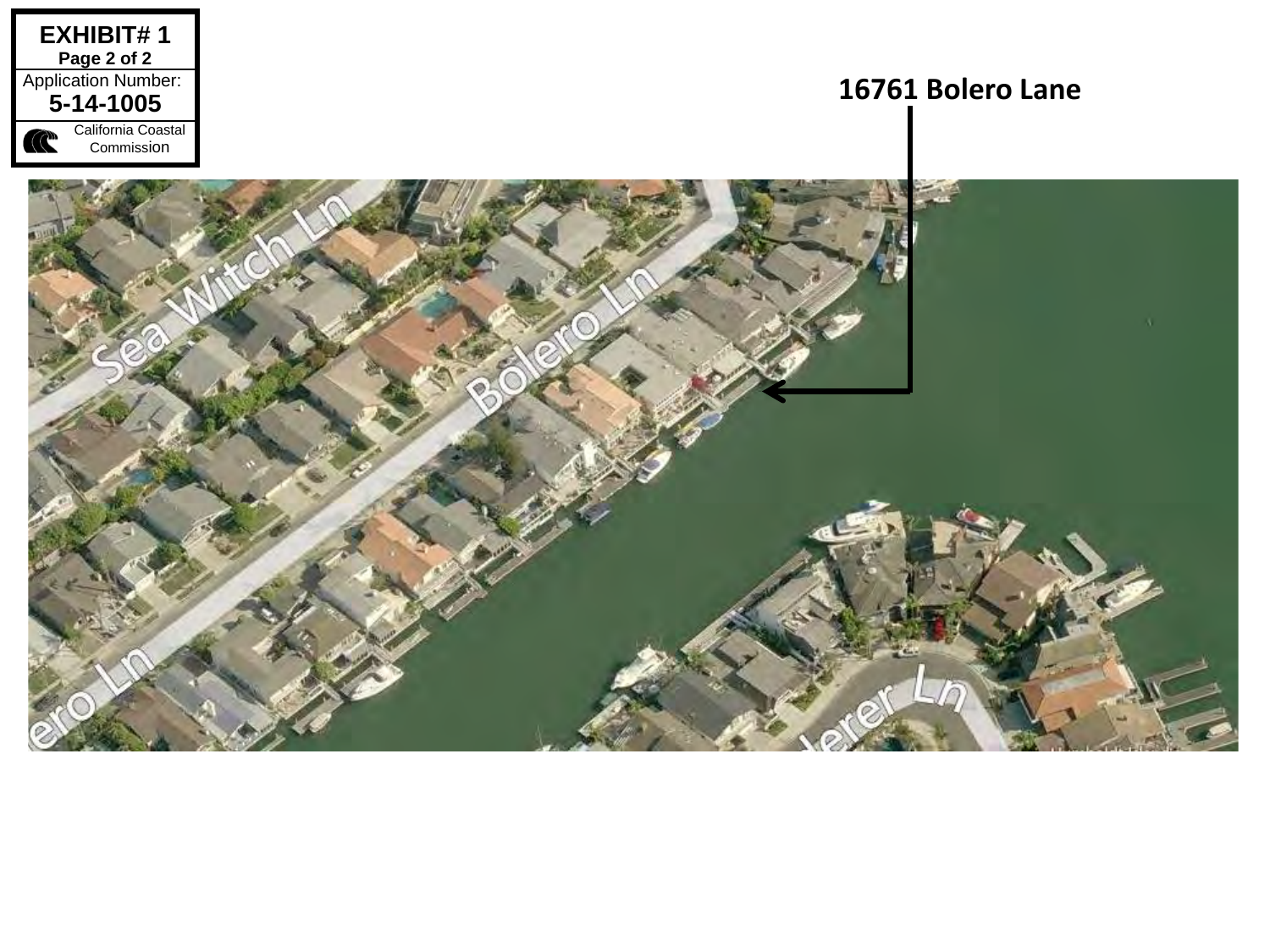

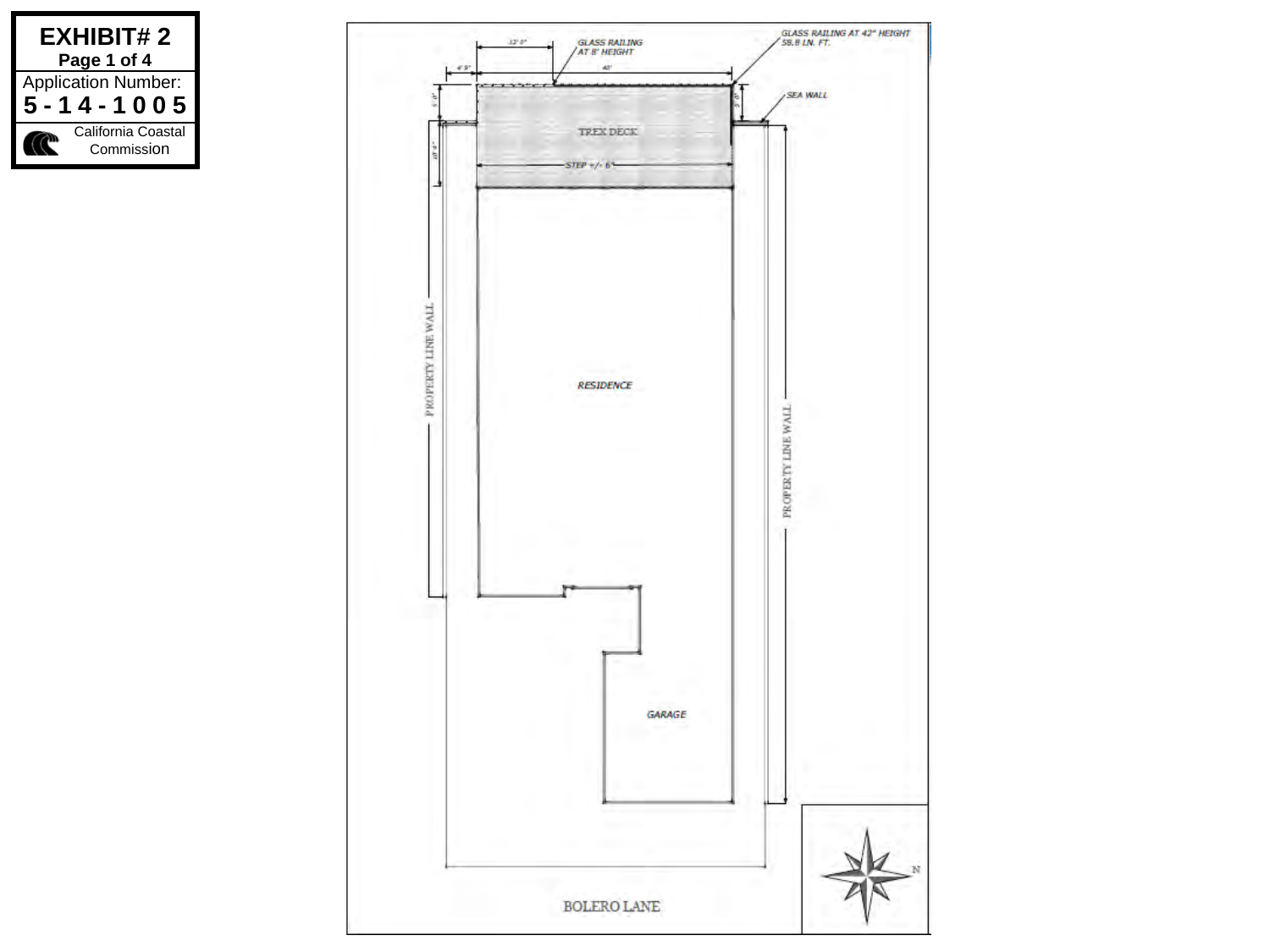

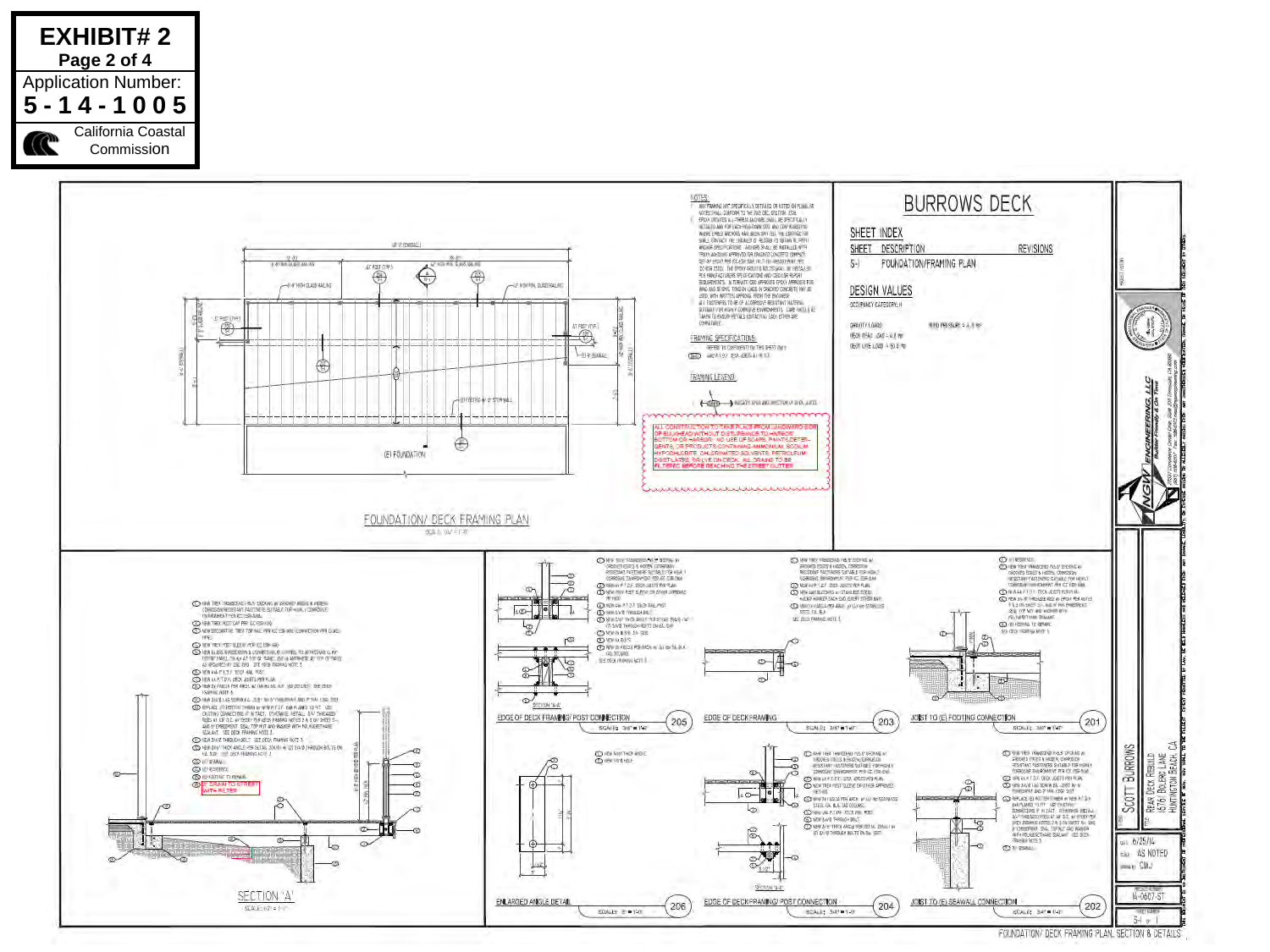